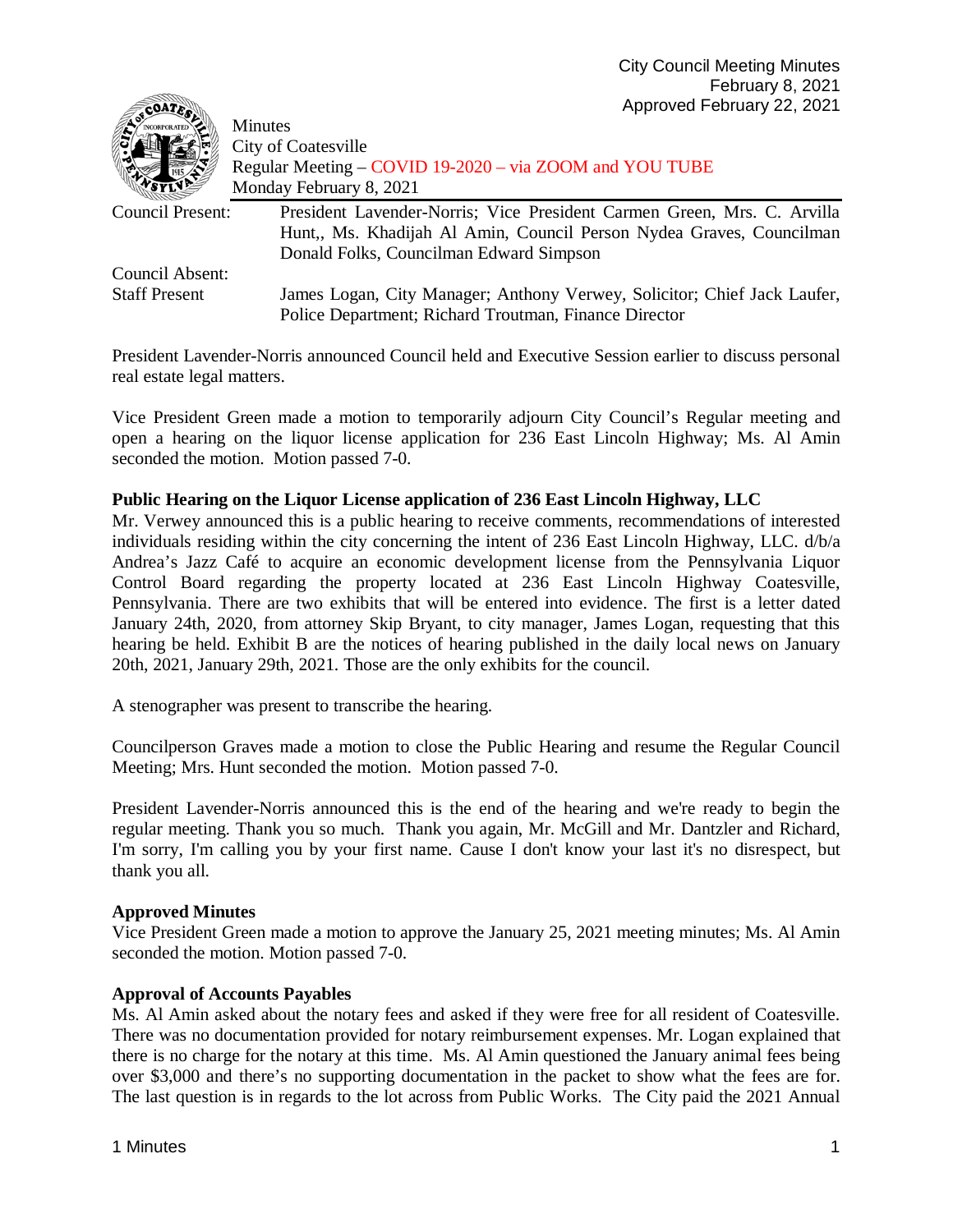taxes. Is there agreement that we have with them that we pay the annual taxes or do we pay a monthly rent and annual taxes?

Mr. Troutman explained it's a simple arrangement where the mill owns a lot that we rent for storing the trash totes. The lot is across the street from Public Works, and the only thing we pay is the real estate taxes that are represented here. There is no monthly rent or rent. And if one looks at page 55, they'll see that \$312 of the money is actually paying ourselves and release the city tax. Regarding the notary, the \$56 is the cost to get a notary officially signed on. The first question, the animal control fees on page 53 is the invoice. The documentation was 10-15 pages long. I will provide the back up to Council.

Mr. Folks made a motion to approve the accounts payables; Vice President Green seconded the motion. Motion passed 6-1. Ms. Al-Amin was the dissenting vote.

#### **Additions, Deletions or Modifications to the Agenda**

Vice President Green made a motion to add regular action item 3) Receive and consider Emergency Declaration extension; Mrs. Hunt seconded the motion. Motion passed 7-0.

#### **Presentations**

- 1. Swearing in of Promoted Police Officers
	- Chief Laufer explained at the last council meeting, when we had our discussion and approval of our most recent promotions, we had sidebar where we talked about bringing the recently promoted Officers before council for their official swearing in which is what we had routinely been doing until COVID hit last year. And I know our first round of promotions were to occur last March. And, uh, if you would have told any of us, I think last March, that a year from now, we still would have been in COVID restrictions. I don't think any of us would have believed it, but nonetheless, here we are a year later, with our COVID restrictions still in place. So, we felt it would be fair to go ahead and go back to March of last year and go ahead and have an official swearing in of our part-time Officers and promotions, starting from February of last year of 2020, through the current promotions that we discussed last council meeting. All the Officers are present tonight with Judge Hines in his courtroom upstairs here in City Hall. They are present with their family members to assist them with the swearing in. So, we're going to start with, the vacancies that were created for a corporal position and a full-time Officer position with the retirement of corporal Shannon Miller back in February of 2020. In filling those positions, we promoted part-time Officer Sam Snyder, the full-time and we promoted Officer Carmen Mollichella from Officer to Corporal. So at this time, we'll go ahead and have Judge Hines read the oath of office for our Officer Snyder and Corporal Mollichella.

The Honorable Judge Gregory Hines swore in Officer Samuel A. Snyder and Corporal Carmen P. Mollichella.

Chief Laufer explained next we had, if everybody remembers the retirement of a Detective Kevin Campbell back in June of last year, with the retirement of Detective Campbell, that created a vacancy for a part-time Officer to full-time Officer promotion. And at that time, Officer Kevin Marvill was promoted from part-time to full-time.

The Honorable Judge Gregory Hines swore in Officer Kevin E. Marvill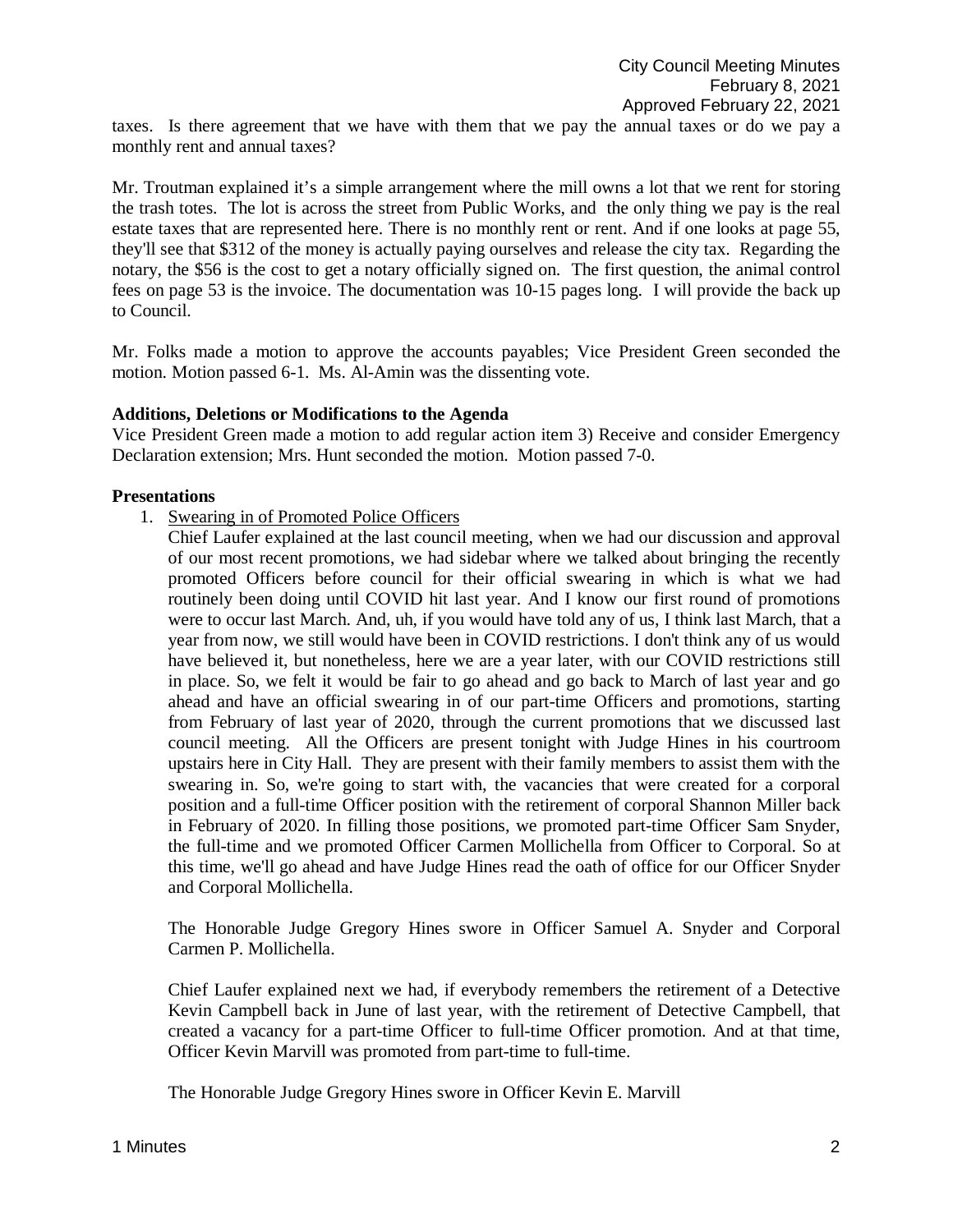Chief Laufer explained next we had the official retirement after a prolonged period of disability for a non-service related disability retirement, which was finally approved and made official for Officer Miguel Ortiz and with his official retirement from the department that created a vacancy, and at the same time last fall, Corporal Michaels announced his retirement from the department, as he took a position with the West Brandywine Township Police Department at the rank of Lieutenant. So those two things kind of occurred simultaneously and we promoted part-time to full-time Officer Alejandro Ortiz and Officer Timothy Kimberlee at the same time to fill those two vacancies.

The Honorable Judge Gregory Hines swore in Officer Alejandro Ortiz and Officer Timothy M. Kemmerle.

Chief Laufer announced that brings us to, the most recent round of promotions and a parttime to full-time Officer promotion that we had discussed at last council meeting. So that was brought about, as we all know, by the retirement of Sergeant Smith, that we had spoken about and congratulated him on his 20 years of service to the city. So, with his retirement, of course that created a Sergeant's vacancy, which we have filled with the promotion of Corporal Brenden Boyle to the rank of Sergeant, and then we back in November, when Officer Corporal Michael's retired, we never filled his Corporal position. So, we're filling his Corporal position and the Corporal position vacated by the promotion of Brenden Boyle to Sergeant. We have two corporal positions for Jared Davis and for Christopher McCarthy. And then we have the part-time Officer promotion, the full-time of Felicia DelliGatti.

The Honorable Judge Gregory Hines swore in Officer Felicia A. DelliGatti, Corporal Jared T. Davis, Corporal Christopher J. McCarthy and Sergeant Brendan M. Boyle.

Vice President Green congratulated those that were promoted, congratulated those that were new to the department. I listened very attentively as you took your oath of office and the Chief just said a mouthful, but you took your oath of office, and one of the things that Judge Hines was that you would, uh, do your job with fidelity. And that's very important because the word fidelity means that you would be faithful and supported. I'm very happy for all of you being promoted to these positions, but I do ask and desire us to all be mindful of our residents, to be respectful at all times in doing our jobs as a way of doing our jobs and being respectful. And, I just want to let you know that as the Chief said, as you're promoted, you're held to a higher standard. I just, again, want to congratulate you and let you know that protecting and serving in our community is a privilege. Coatesville is a very unique place and I know that you all know you've seen some things and been involved in some things, but, I do thank you for your service, but at the same time, I just wanted you to understand that when you are promoted to a higher position, the level of accountability is higher. And, I respect you all in what tasks that you're being given and trust that you will do your job with fidelity. Thank you very much.

Mr. Simpson congratulated the guys on your promotions. I'll say it one more time. This is the best Police Department in the Commonwealth of Pennsylvania, in my opinion. And I appreciate everything you do for this community, and continue to do for this community. I really appreciate it. Congratulations guys. And I really mean when I say that you guys are the best. I appreciate it. Appreciate everything you do.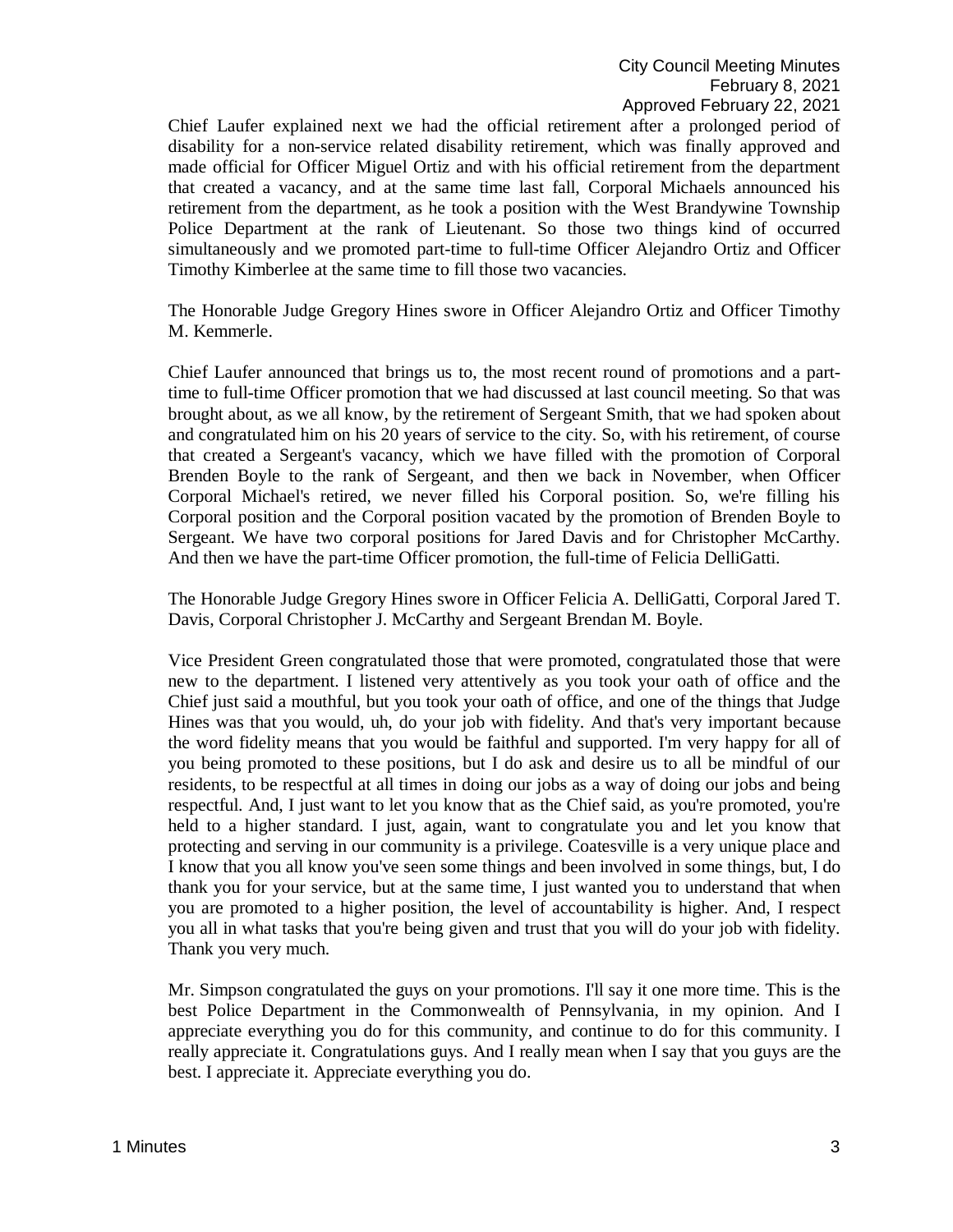Mr. Folks stated he speaks to the guys all the time. You know, when I was on a civil service, I was there when you guys started a couple of years ago and I still got the pictures up in my office. I can remember every time when new Officers came in, you know, I was in the chambers with the judge and I used to say to him that this is not a black and white town. This is a red and black town of Coatesville. We might not have much, but what we have, we appreciate it. And we have your back, if you have ours. So, whatever you need that I can do for you I'll do it. But when it comes to being a cop, don't be a good cop, be an excellent cop because good is the failure of excellent. Show your colors. I know you're backed by the blue, but we are red and black and we love this town. It's not about I, or me. It's about we us. Treat this City like your home because we treat it like ours. Thank you. Congratulations. I'll be seeing you around.

Councilperson Graves stated I just want to say that civilian safety is of the utmost importance. I really think, when I think about keeping people safe, when we think about keeping people safe, that really means to mitigate all forms of violence, community-based violence and violence against people who are in the community and in order to mitigate that, that really takes investment in the community opportunities and resources. The safest communities and America have the most resources, the most opportunities and the most investments. So, Coatesville should be taking the model of investment opportunity and resources over the model of surveillance and punishment. So I would implore everybody that got a promotion today to consider what it means to truly systemically keep folks safe, because we all know that investment reduces crime and that everyone who has a promotion, everyone who is empowered, who makes decisions for the City, has to truly invest in the community for it to be a safer place for all of us and move with love and compassion for our civilians.

President Lavender-Norris stated I would just like to say, thank you first of all, to you Chief for your leadership and your direction. And I want to thank each and every Officer that was just promoted for your humility, to the extent that you can follow because as Chief leads and you follow we as a community are safer. I thank you gentlemen, because you are one of our first responders and while you're there putting your life on the line, I just want to right now pray and say that I praise that when you go out on your calls, everyone that you go out on, understand everyone recognizes that you're putting your life on the line for them. That way everybody's in a position to go home safely. I thank you, gentlemen. It was like Council Vice President Green said I was also listening as you were taking the oath. And I appreciate the fact that I heard the sincerity in your voice as you were taking the Oath. You gentlemen go forth and blessings and grace and safety. And thanks again for being a part of our community. Be blessed.

2. Brandywine View – Mike Kissinger, Pennoni

Mr. Kissinger announced the proposed development of the proposed property known as Brandywine View. A developer named John Duffy, he's a developer out of New York and has purchased what used to be called the Baker Tract. It was a 76-acre parcel. It's a rather large parcel. He provided an aerial view of the property. Mr. Duffy has purchased the property and we're coming to you today to give you a, like a little sneak peek at what we're hoping to do, um, which is develop, uh, cooperate a, uh, some multifamily buildings on that property. Coming off of Buchanan Drive, we'd have a parking lot through here and loop around the way the development is oriented is that if you look at Adams, Adams is actually about 490 is the elevation there. These first floors would be elevated at 490 and then there'd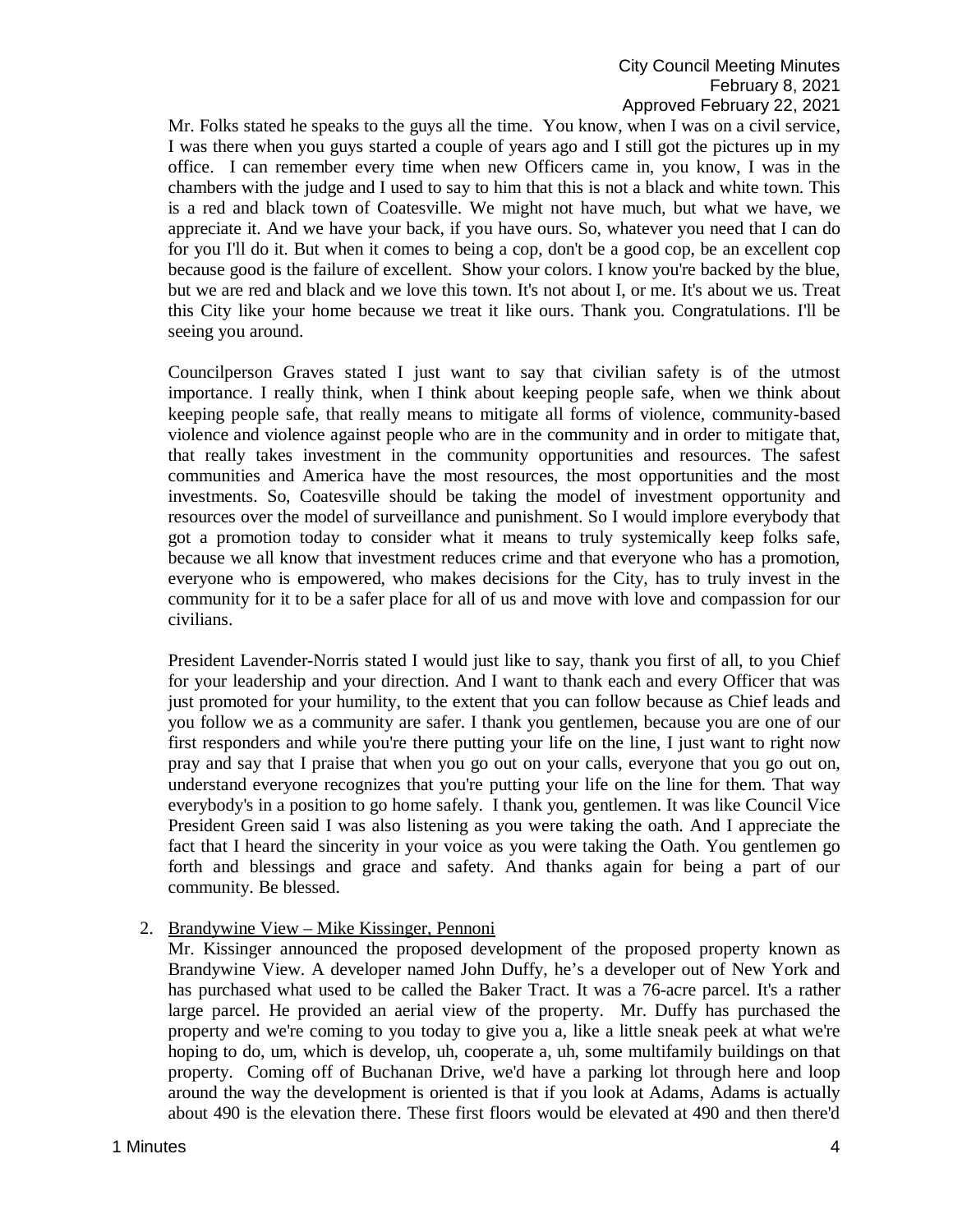# City Council Meeting Minutes February 8, 2021 Approved February 22, 2021

be a lower level that is 480, from the street you would see about 20 feet of wall, which would be a two-story structure. But on the far side, when you're in the site, you would see it as a three-story structure. We would do the same thing again, working with the grade. Looking from one side would be a two-story structure. And again, from the opposite side, from the bottom, you would see a three-story structure. So what this allows us to do is to create a good amount of view shed from the different units over the structures, and then into the City, really utilizing those views from the City. If you look at these homes here, you have 490 of this elevation, these homes here, along that Ridge sit very high off the street. So you don't actually believe that those would, it would even block some of the residents views. There will be 240 market rate apartment units. We are not going to be changing the hill grade at all, we're well aware of the fact that you have a situation here with a very steep slope and keeping grass growing or Moss or any kind of vegetation growing on a steep slope is very hard. Right now, there is a pipe line. This pipe here goes down and goes under the railroad tracks hits the pipe that's around Fleetwood and then goes to the river. There is a City infrastructure pipeline that runs through this property right now, what we would do is propose basin and underground basin here, and what we're very aware of water running off the slope. So what we've done is we've graded these parking lots so that the curb will flow back through. And that way the inlets would be there. That way it keeps the water from running down that hill and causing a lot of problems. We can handle that with an engineering solution. There is a retaining wall on this side, but you can see it's not in this cliff type scenario. We've avoided that and really placed the wall over on the far side. The parking lot contaminants from the parking lot are all handled by the typical storm monitor system. We'll have rain gardens and underground basins that will provide BMPs for that. A previous traffic study for the development that was done. We have not done any traffic studies for this. Again, this system, you really see people going through Buchanan. The majority of the people here would be coming down Adams and towards the Train Station. And, you know, it is a steeper walk, but it is a walk. It is able, you can walk to the new station location from this area down on Adams. Again, it is a steeper walk, but that is part of our intention here to make this.

Coming in off of a separate entrance off of route 82. The property is zoned for multi-family apartments. Multi-family buildings. Maybe because of Elmwood gardens apartments, complex that area's zoned in that manner. Our goal here is to make it a market rate apartment and a very nice product. There would be  $120 - 1$ -bedroom apartments and  $120 - 2$ -bedroom apartments. We are talking anywhere from probably \$900 to \$1200, We are not concerned about water. The property is sustainable in my opinion is very much about life lifespan. If we want a great product, which we all do, then it's going to be sustainable and it's going to be easily maintainable for a long period of time. We develop systems like the stormwater basins through rain gardens so that you can see if there's a problem and you can fix them. Then we have larger underground basins that serve a function to reduce the water flow and so on, but we build them out as pipe and stone. So that way there is as durable and long lasting as possible. You mix both of the engineering sciences together in terms of the architecture, when we get into that, there'll be MEP systems for the buildings.

### **Discussion Items**

- 1. Meeting Minutes
- 2. COVID Emergency Declaration

### **Citizens Hearings – Regular Action Items Only (3 Minutes)**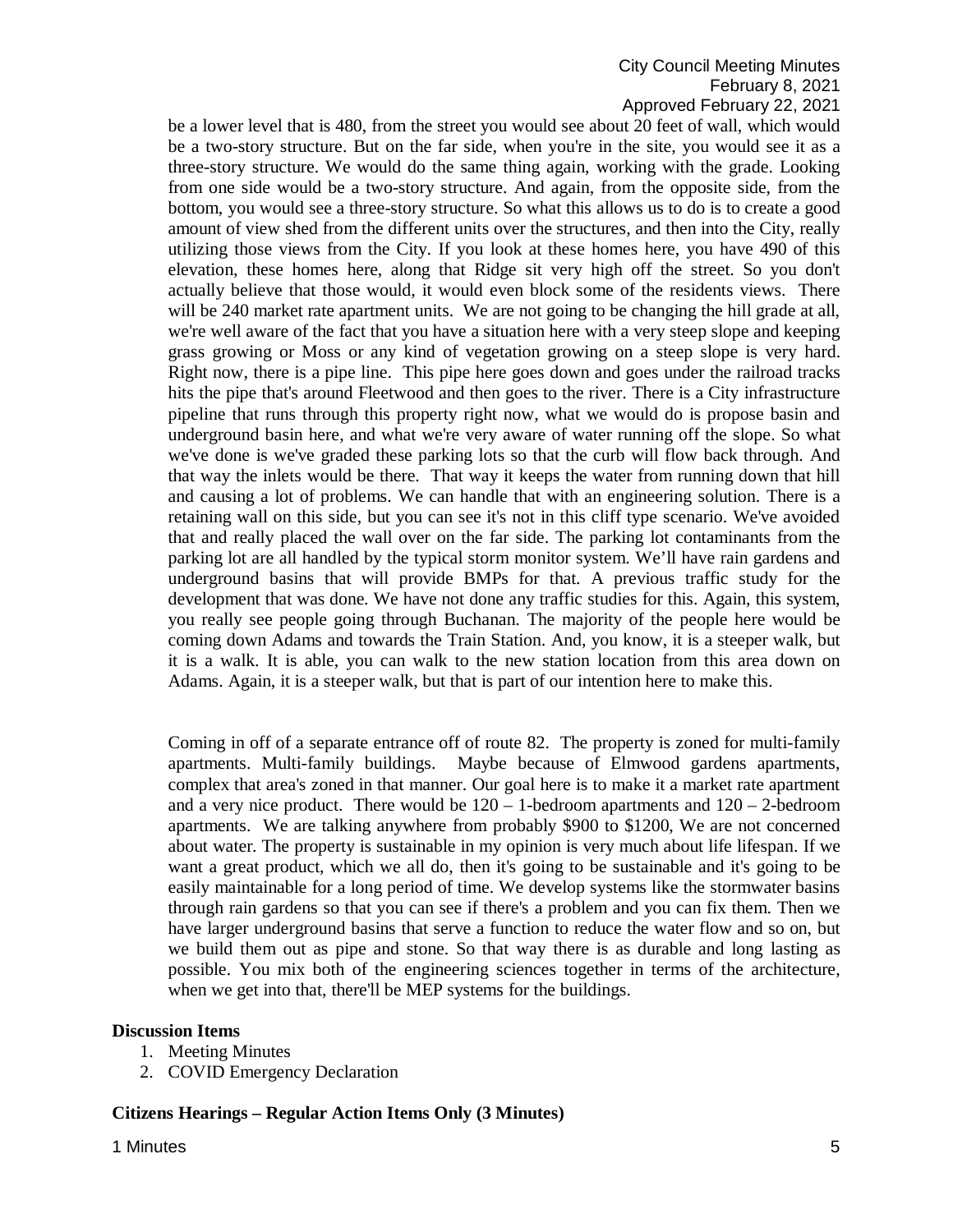There were no citizens' comments on regular action items at this time.

Ms. Al Amin made a motion to close regular action items only; Mr. Folks seconded the Motion passed 7-0.

*Mr. Simpson excused himself from the meeting at 9:25 pm.*

### **Regular Action Items**

- 1. Receive and consider Resolution approving Liquor License Application of 236 East Lincoln Highway, LLC d/b/a Andrea's Jazz Café Vice President Green made a motion to approve the Liquor License application of 236 East Lincoln Highway, LLC d/b/a Andrea's Jazz Café; Mr. Folks seconded the motion. Motion passed 6-0.
- 2. Receive and consider a motion to accept the transfer of \$200,000 in grant monies from MCDC to the City of Coatesville to be used for a water feature project. Vice President Green made a motion to accept the transfer of \$200,000 in grant monies from MCDC to the City of Coatesville to be used for a water feature project; Ms. Al Amin seconded the motion. Motion passed 6-0.

Mr. Logan explained this particular letter of transfer is a so generous donation from the,

uh, movement community development corporation, known as MCDC, uh, as chairperson, Mr. Fonz Newsuan, and members of the MCDC organization had an opportunity to enter into a grant agreement with Keystone for the Center for community enhancement. They were awarded with the assistance of Senator Dinniman and a grant in the amount of \$200,000, to go into the Ash Park redesign for a water feature. For many years, as you all know that, MCDC has been raising money for a pool at Ash park. They have been doing some heavy lifting for a number of years, in partnership with the City. The feasibility study for Ash bar continues. One aspect of that feasibility study came back, what they changed in the pool or from a pool to coming up with a water feature for the park. So, this particular grant, as I mentioned, was awarded to MCDC. They are transferring the grant over to the City of Coatesville to become the management and the recipient of the \$200,000 that will go toward the water feature in Ash park. So, we're very excited to have this opportunity to accept it. Again, I just want to thank all the members of MCDC and its chairperson, Fonz, as we call him for all of his support and generosity from the Organization.

3. Receive and consider Emergency Declaration extension

Mr. Folks made a motion to approve an Ordinance reenacting the Declaration of State of Emergency Ordinance, No. 1541-2020, related to the Coronavirus – COVID 19 Pandemic; Ms. Al Amin seconded the motion. Motion passed 6-0.

Mr. Verwey explained the key provisions for the public are as follows, all assemblies for gatherings of more than four unrelated persons, other than Police, fire, or rescue personnel on public streets, public parks or any other public place are prohibited. All persons standing, walking, or otherwise located in any public street, public park or other public place in the City of Coatesville, must wear a face covering as directed by a subject to the limited exception set forth the order of the Secretary of the Pennsylvania Department of Health effective November 18, 2020. Those are the two key elements of the Emergency Declaration of face cover wearing and limitations on gatherings. And those provisions are subject to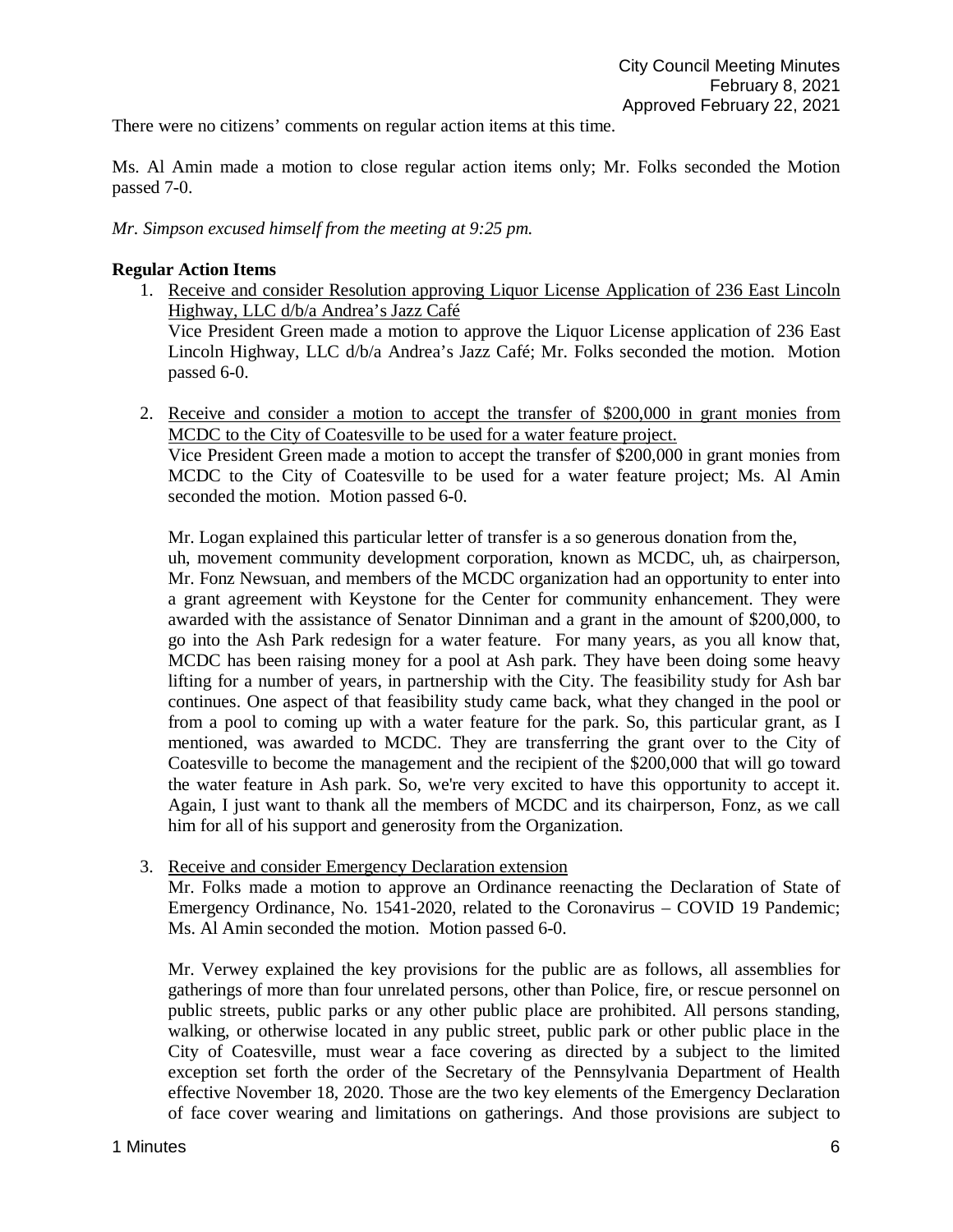enforcement by the, the Coatesville Police department. Council person Graves asked what are the numbers for the governor? And can we amend this to fit the governor's numbers for people gathering? Mr. Verwey replied the Commonwealth's number on groups is 25 inside and up to 100 outside. Ms. Al Amin asked so that, would mean if somebody had a party outside, they could have a hundred people present. Am I understanding that correct? It was correct. I would have to wear a mask. Me personally. I think that that number is too high. That's just me though.

Mrs. Hunt stated I'd like to say that I'm encouraged of the fact that the numbers are going down, but I think the numbers are going down because of the precautions that have been put in place. I would like to see us stay with the numbers and follow what we have in place for at least another 30 days to see if it helps to continue to bring the numbers down before we consider trying to raise the numbers. And then in raising you have the ability to of course start increasing numbers, especially with this new variant of COVID on the rise. I just think that because, I think where we make our mistake and even as far as the statewide, as soon as we see the numbers start going down, then we want to make changes as opposed to saying, Hey, the numbers have gone down because we are doing these things. I would like to see us keep it as is, for no more than four, and they have to be family members. And then of course for the insight gatherings, no more than the 25, like we have now, at least for another 30 days,

Al Amin stated I agree. I think lifting the restrictions too soon. As soon as that happens, then the numbers start to go back up. And if you look at the dashboard, not as many tests are being done as were done before. And so, I think we need to keep it how we have it so that we can continue to keep control of this because our numbers, even though they're not going up as much as they were before, they still do continue to go up every day. You already have where they're gather outside and they're not wearing masks. I too think we should keep it in place for another 30 days.

President Lavender-Norris stated I am all for maintaining the status quo with the declaration, but at the same time, not just here in the City, not just in the County, but for the most part, the numbers seem to be slowing down and that's encouraging, but we don't want to take those numbers slowing down for granted and act all freely and stuff. So, I think maintaining this for another 30 days, what kind of keep us ahead of the curve a little bit.

Ms. Al Amin made a motion to close action items; Vice President Green seconded the motion. Motion passed 6-0.

# **Reports**

1. Solicitor

Mr. Verwey announced he worked on land development issues related to property on Merchant Street; worked on an Economic Liquor License application, which was addressed this evening; worked on an Emergency Declaration Ordinance, which is also addressed this evening; and worked on real estate issues related to city properties, regarding both easement rights and other interests.

### 2. Assistant City Manager

Mr. Houston announced the COVID Updates. As far as our declaration, the County remains in phase 1A, which is 65 and over as well as age of 16 to 65 who had health issues, it's also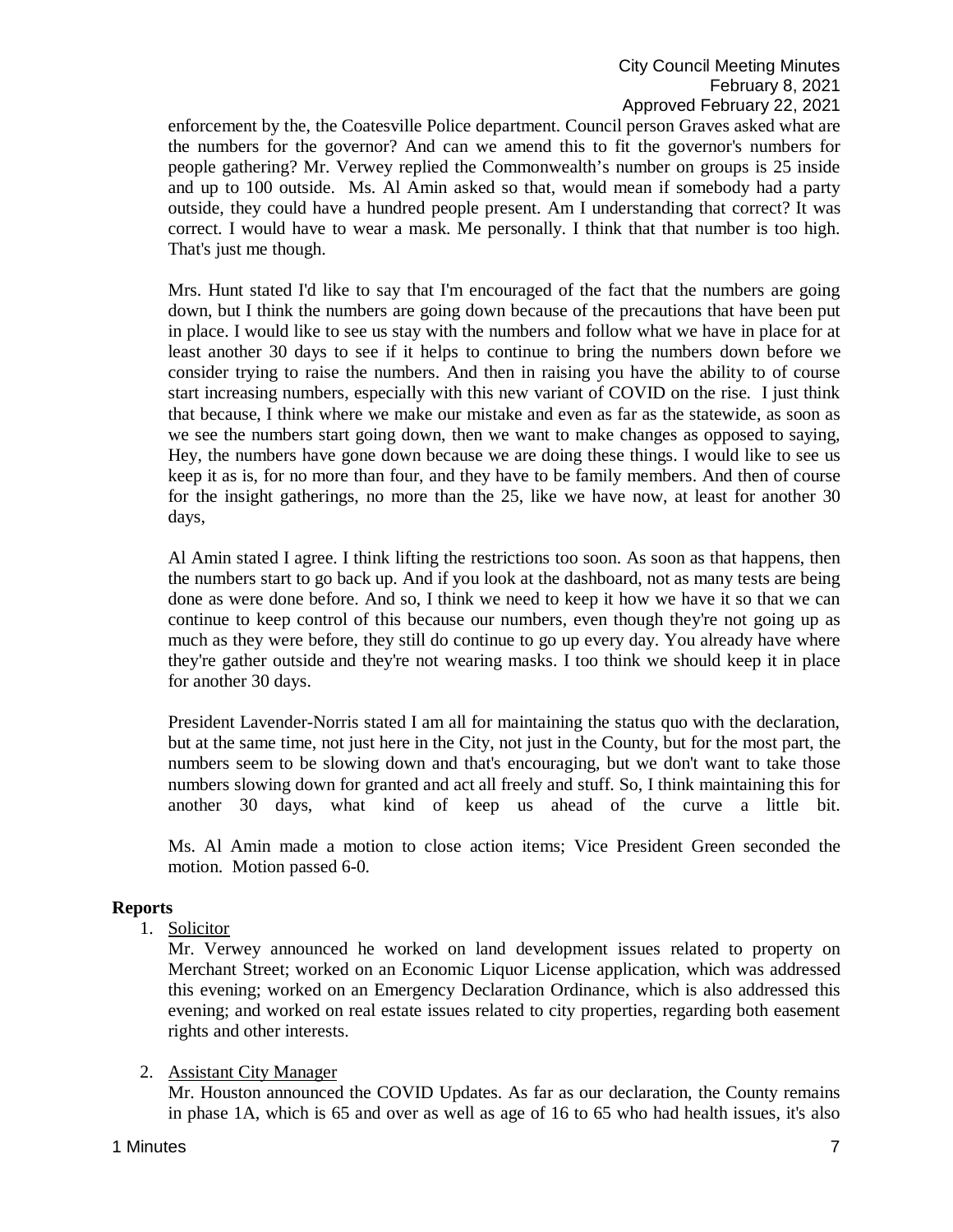our healthcare workers and long-term care residents and workers. It is estimated there are 154,000 eligible residents in 1A category to date. The County has requested 41,000 doses, but has only received 18,700 doses to date. 12,700, doses have been administered with 2000 of them were including the second dose. Total vaccines provided by all protested County partners, and this comes from Commissioner Maxwell's Facebook page. So not necessarily an official document, but it's from the Commissioner 24,768 first doses, 6,569 second doses. There are 25 to 30 private partners, including the CVS Walgreens and other locations that are giving the vaccines out. According to Commissioner Maxwell, Coatesville specific, we now have 874 positive cases and increase the 55 over our last meeting two weeks ago. And according to the County statistics, we have 11 deaths up from seven. There are, I think one or two that are contested as far as where the locations were, but the official document today says 11 deaths in Coatesville.

The Fire Department had five call-outs this week, two for fires, three for malfunctioning alarms. While we visited those alarms, we found there were several code violations, the landlords have been given warnings and will be checked for correction. Engine 431 was involved in a hit and run accident after the last snow storm, it is minor damage and the engine is still in service without a problem. And Ladder 41-1 was in repair due to a bad starter.

In Public Works, the guys who have been working hard the last week and a half last week, snowstorm resulted in three days, about 52 hours straight over that period of time. We used over 80 tons of salt. In addition to the plowing operations, there was some ticketing along the emergency snow routes that were performed by the Police department, that was after however, they did do some door to door warnings to move cars from the snow routes. I would like to thank a number of churches, who allowed their parking lots to be used for residents to get their cars off the roads, and talking with those churches, they indicated that that is a pleasure for them to let the people come into the parking lots for that period of time. It's a great little partnership with some of the local churches. This past weekend, the crew was in early on Sunday. The surprise, 3-4 inches became almost 8 inches. So, they came in to get ahead of the recent event. Luckily it was much shorter duration, only lasted maybe 12 hours. Again, a lot of salt was used. We are waiting for new delivery to come in. Hopefully by Wednesday or Thursday. They also helped out at the Benner building to support the URBN Outfitters job fair this past weekend, because it was a joint event with the city and urban. We told our guys to come over and help Mr. Logan out and there, it was over there for both days. The forecast for this week, it looks pretty, pretty ugly. I guess, if you want to call it that maybe 1-2 inches every day for the next three days. It could be very interesting. It's not a cloud will snow, but certainly might be a salting snow. So, we'll keep an eye on where we're going with the weather forecast.

Onto the Codes Department, making sure things aren't slowing down with respect to department activity. An addition to the department, Mary Kyle, who will help in the office but also take on inspections throughout the city. Mary is a city resident. She lives in Coatesville, in Mrs. Hunts ward, and comes with a strong background in the legal field as a paralegal and legal assistant for last 30 years. We have some catch-ups on inspections. We had a couple of fire inspections this past week. We processed 23 rental licenses, 2 vacant property registrations, 108 rental inspections, which is where we're trying to catch up. If you didn't know, we have a license for amusement games, video games, poker games, 15 amusement licenses rescued this week. And the end of my report on a light note, because I know it's been a long night. We got a call this morning from a concerned citizen regarding a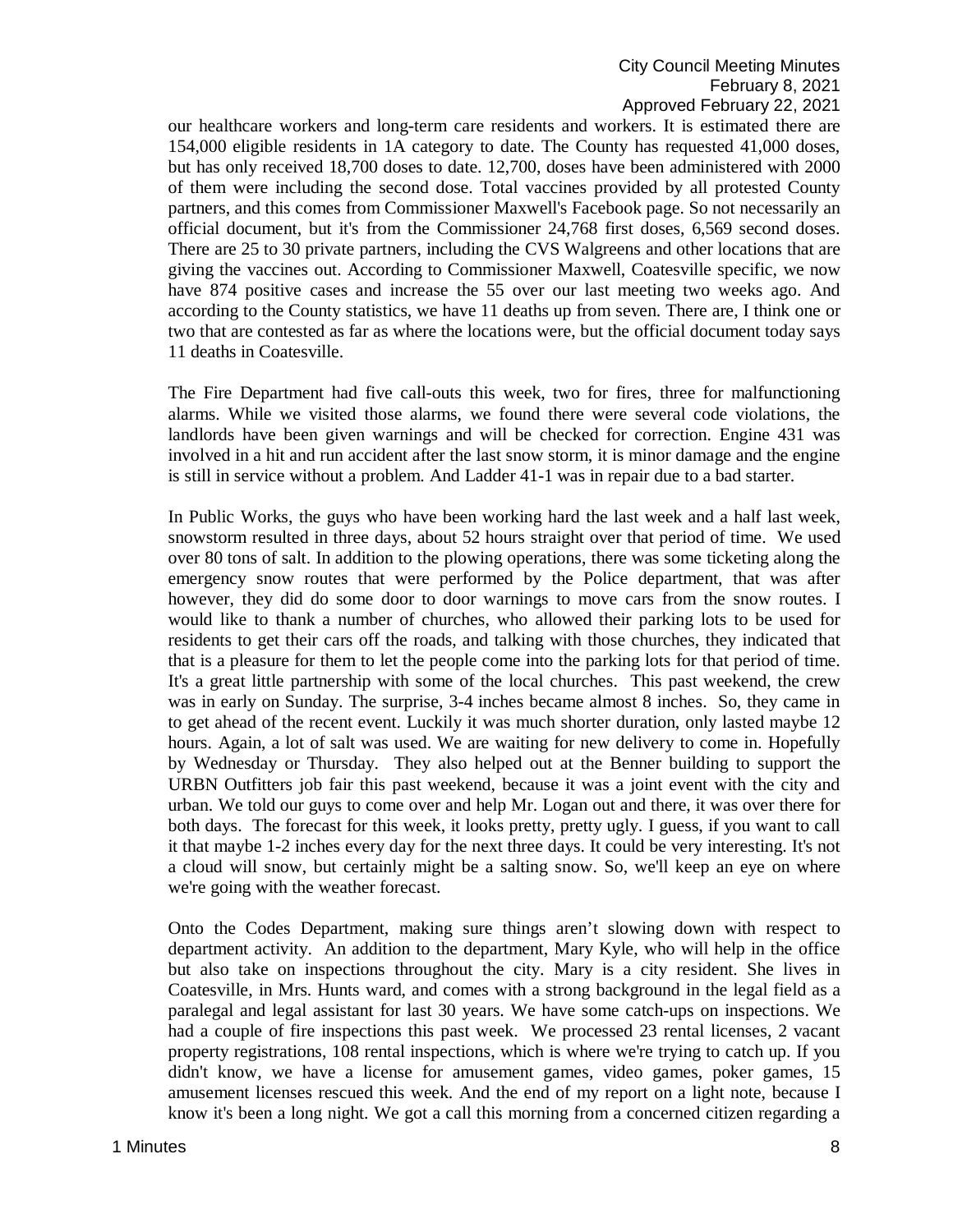living in the West End. As you may know, farm animals are not permitted in the city limits. We sent codes out to be verified. There is a goat living in the West end, no one answered the door, but the premises were served a notice and we will follow up.

3. City Manager

Mr. Logan announced there are just a few items on the business and economic development side. There are three items just to remind everyone we're still in progress. The first one is the 30 and 82 realignment construction scheduled to resume in the spring, as I mentioned in last meeting. So, that continues as well as the box being worked on 82. Certainly, with the snow being the way it is, not much is being done in both of those areas, but, as soon as the weather breaks will resume. The construction bids for the train station itself. We are anticipating the bid packets to go out this month and set construction later this year.

We are excited that also in progress with Cedarville engineering, our contractor, has received multiple bids for the Coatesville historic train station, exterior improvements. They are in the process of reviewing and the selection process, is being conducted as we speak. The most exciting thing that happened this in spite of the snow, many of you are aware of was the URBN Outfitters hiring event, which was held at the Benner Building, 545 East Lincoln Highway. We had a tremendous turnout and I just want to say thank you to all of our council members, those that were here, and one in particular was out of town traveling. We had a great time in your ward and I know that you and Mr. Folks have a few comments, but I just want to say that the folks that came out this past weekend, all of the commissioners from our County, and Representative Williams was there. We had a number of our local residents and I should say are ready for prime-time players. It was just a real nice, supportive event and that there's a lot of names that I haven't, you know, it's late. I can't even run them off, but you all know who you are. I appreciate your support, URBN Outfitters, appreciate your support.

Mr. Folks stated, first of all, that this was Mrs. Hunt's ward, and if you don't know, she had lost her brother and she was down South, but she called in on Saturday to see how it was going. So, to represent her ward over death, she still took time out to come here, to call, to see what was going on. I'm not going to be long. I wish I had more time. It was late, but overall it was a success. They did in the two days, they took in 89 applications and they hired 80 on the spot. It was so awesome down there. I love Coatesville and I love the residents. Yeah. One of the stories was I'm off of welfare. Wow, Holly, I want to know the story as well as I can buy food for my family. So that's what the residents was given us and thanking us for having that. So, I'm not going to go on because it's so late, but next meeting, I was telling you more and I want to thank the school district, James Bookman for coming out. I'm going to thank the YWCA for coming out. I'm going to thank MX. Graves for stopping by, Chip was there. So, we are coming together if you like it or not. The train Is coming, so if you want to stay on the tracks, you're going to get ran over, but the train is coming. Thank you.

Mrs. Hunt thanked Mr. Folks your choice of words is always amazing. Thank you. I am going to be brief and I will consider these as my counsel comments. So, I don't have to speak again tonight. I just want to thank, first of all, Mr. Logan, for the work, the effort, the energy that you put into providing and making things happen for our city, we are ever so grateful for all that you do, and I don't ever want that to go unnoticed. Thanks so much. And I know you have a working team, but the leader often trickles down and that shows you the outcome, when the people working with you and for you have confidence in you, it makes it that much easier to get the job done. So, I'm not going to echo the numbers. Mr. Folks gave those to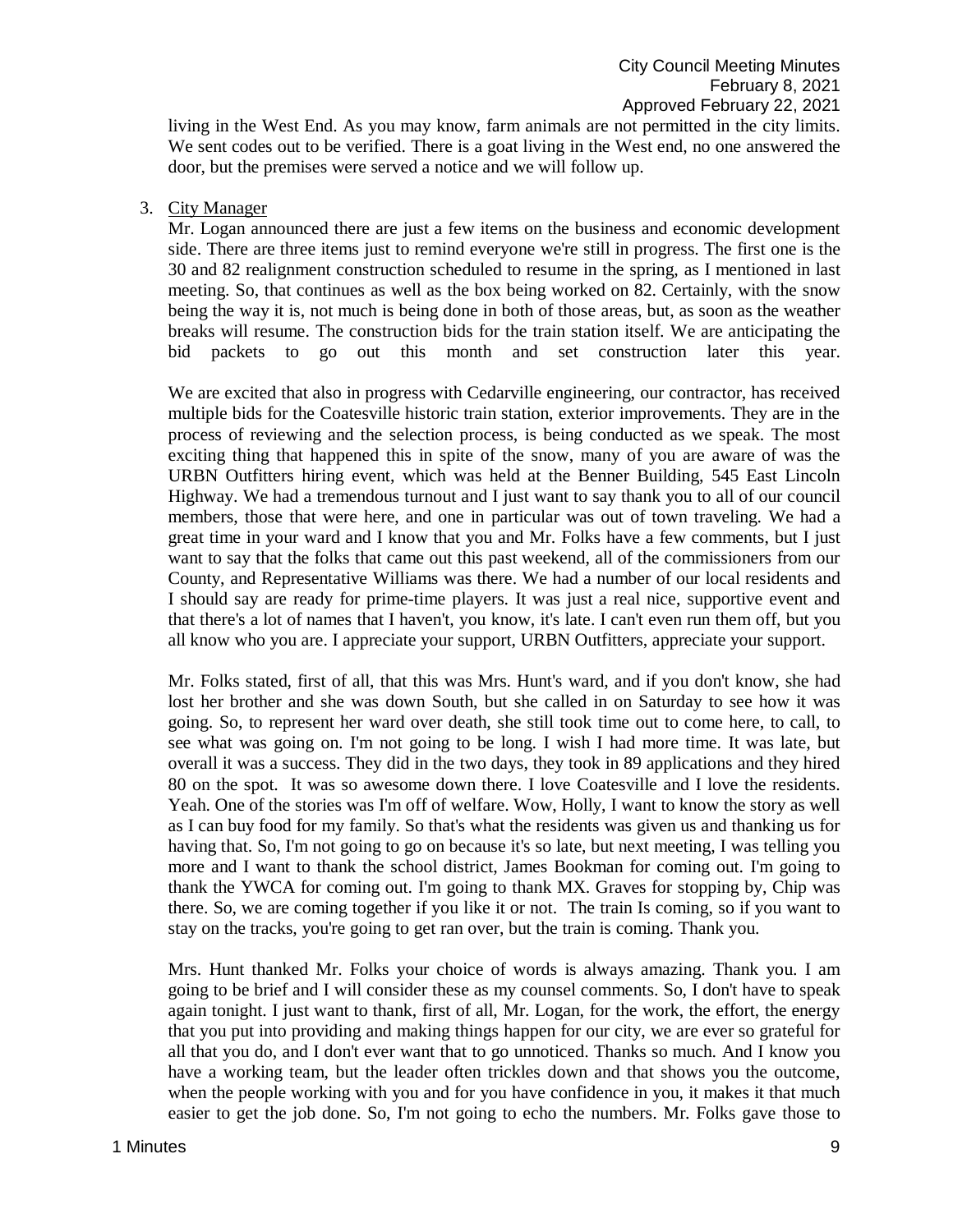you, but I do want to thank all of you and I'm just excited for those people that have gained employment through this job fair. And I want to thank all of my colleagues for your love, for your support, for the beautiful flower arrangements that you sent in acknowledging the passing of my oldest brother. So, I do thank you for all of your prayers. And I just pray that we continue to work together as a council so that we could keep moving things along. Chip, thank you so much for your report, and that will be considered as my comments for tonight. Thank you so much.

Mr. Logan stated I just want to let everyone know who's listening. the URBN outfitter team. They're still working on inputting applications into the system. We should have a final count including the online applications this week. Today was the first official start of orientation for many of those individuals that received the job. The shuttle service started thanks to Tim Phillips and his team over at TMACC and PennDOT for bringing us together. The first shuttle was this morning at five in the morning, that was for shift one, followed later by the second shift, which left Coatesville around 3:00 PM this afternoon. There were approximately 29 bus reservations to start this week and some applicants, of course, they decided to just drive to gap themselves. But, this was a great start, for what we hope is a good relationship with URBN. And if I could just add one last thing to this, those individuals that didn't get a chance to come out, you still can apply for the jobs, just go online to URBN, or you be in a careers.com and you can still submit an application. There is still plenty of jobs. The nice thing about this is you got free shuttle service for one year. And once you get that, all that information, they'll link you to the shuttle service hours, but you know, you can get transportation for one year. So again, thank you for your support. Thanks everyone for coming out.

4. Police Chief

Chief Laufer announced the Police responded to 1,429, Chester County 911 Center Calls for January of this year, along with 2,306 general calls for service from the Police department phones here at the station. In addition, the rest of the statistics are included in your packets, for additional statistical analysis, but just a few brief notes here. We did two Narcan saves administered by the Police department. We had six car seat installations, five seats provided by these Coatesville Police Departments Car Seat Donation Program, and then one that was installed through our seatbelt technicians, uh, that was provided by the owner itself. We also participate in our annual MLK day of service, where we do a sort of a tire and TV cleanup for the city. This is something that we started back about six or seven years ago. There's a strong connection between trash and crime. Trash breeds crime is one of the sayings. So, a while ago we identified a need for the Police Department to get involved, and we thought, what better way to do it then when MLK day? So, we've been doing that for about the last seven or eight years. We repurposed and old, tandem axle trailer from public works, that was in disrepair. We got solicited donations, got it, totally refurbed, back in service, and state inspected and we've been using that ever since to go around the city and do cleanups. The great thing about this year's cleanup was what a difference this year was in regard to past years. Now, some of that's a credit to our public works guys that are out there doing the job every day and when they see it, they're picking it up. But I think some of it also is maybe a change in hopefully the way that residents are viewing the city, and viewing and taking pride in what's happening here in the city. Because this year we had to scrounge around to find tires we used to collect, and that's a good thing. So, we were heartened by that and we're excited by it. We will still stay on top of it. But I think we have turned a corner here with regard to at least that issue. And we strongly do believe that it does tie in to the crime also, because if, if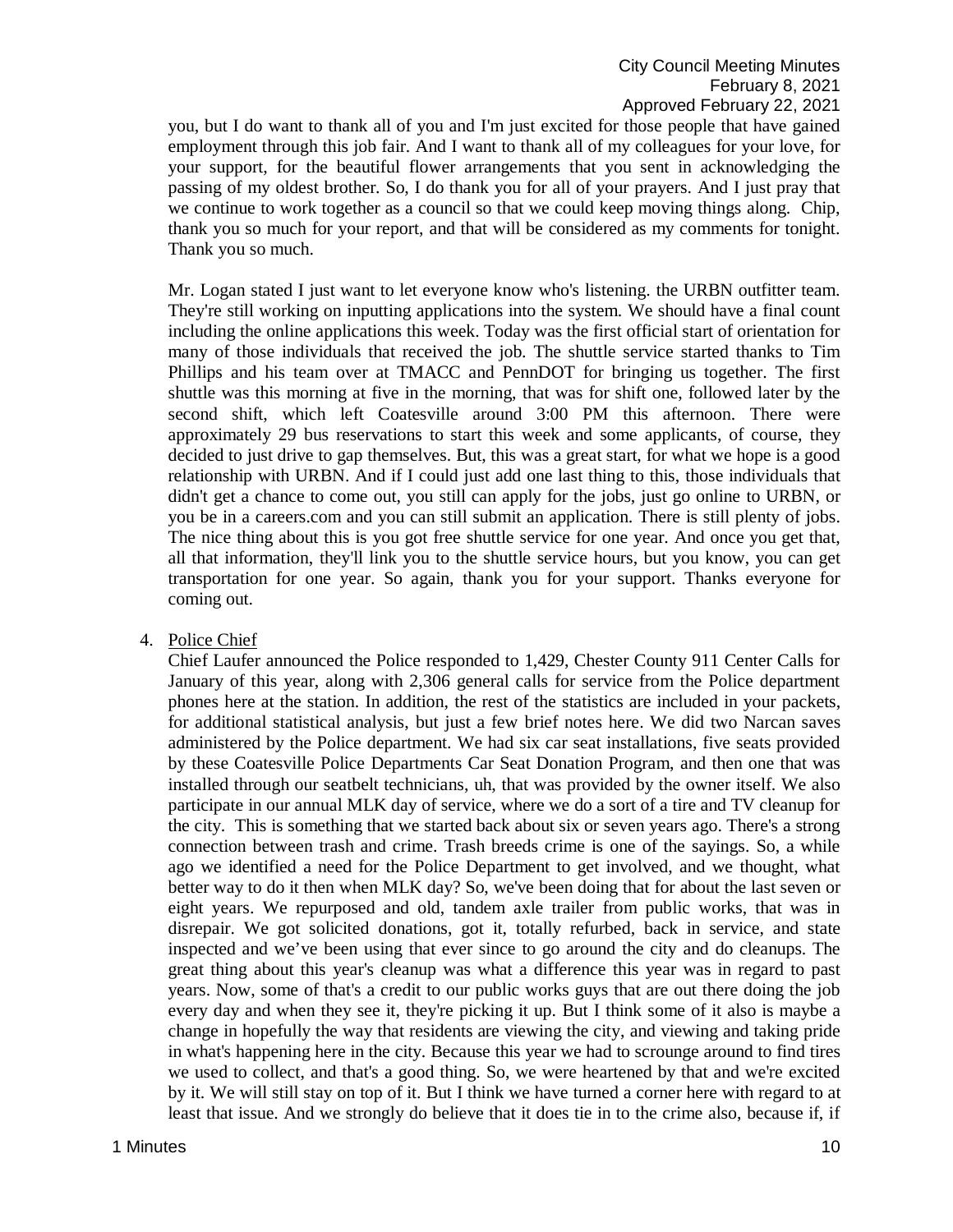you take pride in your neighborhood, then chances are, you're not going to tolerate crime in a neighborhood either. We are excited about what we saw for this year.

*Mrs. Hunt excused herself from the meeting at 10:00 pm.* 

## **Citizens Hearings Non-Agenda Items Only (3 Minutes)**

There were no citizen's hearings on non-agenda items.

Mr. Folks made a motion to close citizens' hearings on non-agenda items only; Vice President Green seconded the motion. Motion passed 6-0.

## **Special Events**

There were no special events at this time.

## **Council Comments**

Council person Graves thanked everyone for coming to our meeting. Thank you all who are watching and commenting along on YouTube and on Facebook. Thank you for everybody. Who's going to rewatch this meeting when it's not live. And in honor of black history month, I just wanted to do a reading from Assata Shakur. This is the 20 and she is, she's one of our ancestors who was an activist, , and a pivotal person in the civil rights movement. For those who do not know, Assata Shakur, "this is the 21st century and we need to redefine r/evolution. this planet needs a people's r/evolution. a humanist r/evolution. r/evolution is not about bloodshed or about going to the mountains and fighting. we will fight if we are forced to but the fundamental goal of r/evolution must be peace. we need a r/evolution of the mind. we need a r/evolution of the heart. we need a r/evolution of the spirit. the power of the people is stronger than any weapon. a people's r/evolution can't be stopped. we need to be weapons of mass construction. weapons of mass love. it's not enough just to change the system. we need to change ourselves. we have got to make this world user-friendly. are you ready to sacrifice to end world hunger? to sacrifice to end colonialism. to end neo-colonialism. to end racism. to end sexism? r/evolution means the end of exploitation. r/evolution means respecting people from other cultures. r/evolution is creative. r/evolution means treating your mate as a friend and an equal. r/evolution is sexy. r/evolution means respecting and learning from your children. r/evolution is beautiful. r/evolution means protecting the people. the plants. the animals. the air. the water. r/evolution means saving this planet. r/evolution is love." And once again, that is from Assata Shakur, activist who was coverall during the civil rights movement. And so, I leave you with that happy black history month, and thank you for all who participated in our job fair. It happened in me, councilwoman Hunt and Councilwoman Al Amin ward. I went, and the person I was with got the job so was amazing. It sounds like a great opportunity for folks who take advantage of it. So, thank you all for participating in that with us and have a great weekend and a great work week.

Ms. Al Amin thanked everybody for coming out. All those that attended via zoom, all those that are on YouTube. Congratulations again, Mr. Dantzler. I looked so forward to your ribbon cutting. I'm so grateful that you decided to open your business, have your business in Coatesville being a resident in Coatesville, but I so appreciate that you give back to the residents. So again, I really look forward to your ribbon cutting, so I can attend that, so thank you again. And I just wanted to address something really quick because in the last six months I've been getting a lot of calls from residents, and I just want the residents to understand how things work. So, when it comes to the Police department, council does not oversee the Police department, that the Officer's answer to the Chief, and the Chief answers to Mr. Logan and Mr. Huston. So, when a resident call myself or any other council member from a particular ward or myself and MX. Graves as covering the entire city, that does not constitute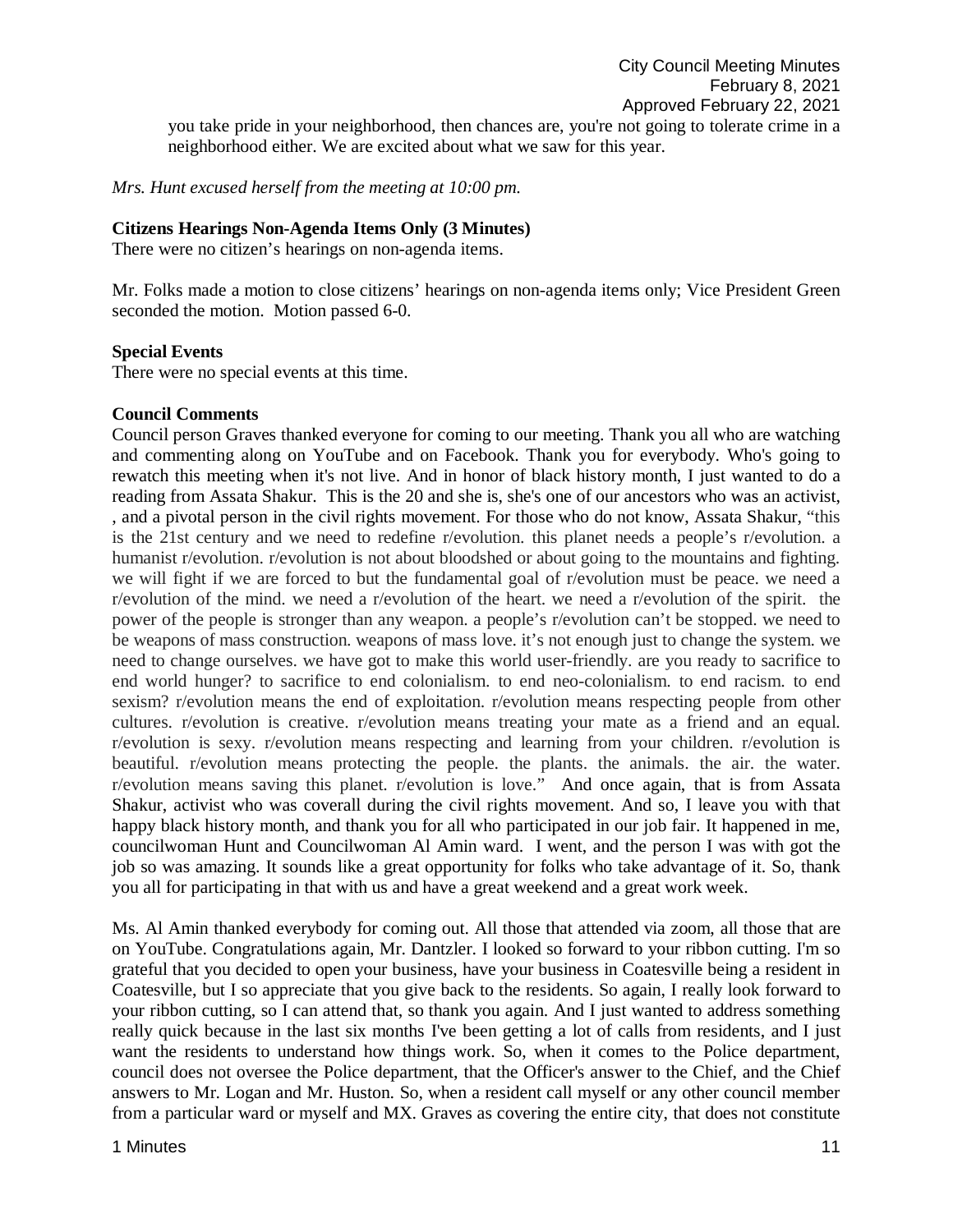# City Council Meeting Minutes February 8, 2021 Approved February 22, 2021

a complaint. So, if you have an issue with a Police Officer or with the Chief, you have to file a complaint and then it will be investigated. And then it goes to the civil service. And then if there's an appeal, it comes to council. And when you follow your complaint, you should make sure that all members of council get a copy of that complaint, because if you don't formally file a complaint, calling a council member, doesn't put anything on the record, it doesn't make it become a complaint. There is a protocol to file. And so, I just want to make sure that the, the residents understand that, although I'm always happy to take any call from any resident in the city. I just want them to understand that there is a protocol for that. And again, I just want to thank everybody that came tonight. I hope everybody stays safe this week. Please continue to wear your mask and social distance. For those that are looking for vaccines, you can apply on the County website, the drug stores, a certain drug stores, Rite aid in town, Rite aid at Airport Plaza, Walgreens, CVS, but you have to go to their particular site and register. So, the County did not get as many doses as they anticipated, but for those that are desiring to get it, please don't give up. You know, please continue to go to the sites and register because folks are getting it. I know a couple people that got it at Airport Plaza. So just please continue to be diligent in trying to register. Happy Black History month to everybody. And I hope with all the snow and stuff that we're supposed to get, my understanding more nuisance than anything, but everybody please stay safe and have a great night. Thanks,

Vice President Green thanked everyone for coming out. A lot was discussed tonight. I'm excited for Mr. Dantzler and looking forward to his club. I am wishing it to be a great success in the city and the start of many more good things. I'm excited to Mark some interest. I would like to, I can't wait to talk to them more and set up some town halls for the residents. I think in hearing it on the call, I don't want anyone to get alarmed. You know, like you said, this is just the beginning stages and because Mike has worked with us on many, many projects, I think that's why, like Mr. Logan said that he just wanted to come and present. The idea, even though the developer could not be here. I don't think that the developer not being here is saying, is not saying something. I'm just excited for everything that is going on and I'm just, I'm glad everybody made it through the storm, through the snow and just get prepared for Thursday for more snow and take care and have a great night.

President Lavender-Norris thanked everyone for attending the meeting. I want to echo my colleagues in my appreciation. I want to say congratulations to all the Officers that were sworn in this evening. I also want to acknowledge Fonz, I want to do it because Fonz has been working diligently to promote and support the city and he has several different outlets. And I just want to take this opportunity to say thank you and let him know that his work isn't going without notice. And it definitely isn't unappreciated. Thank you so much for all you're doing for our community. Yes, yes, yes. Also regarding, URBN Outfitters. Thank you for having our community on the move. This is awesome. And to my colleagues, Mr. Logan, thank you, thank you, Thank you. I couldn't be there unfortunately, but if I were able, I would have loved to have been there. That was awesome. That whole event was awesome, and to the ones that were hired, congratulations. God bless you. Be encouraged and grow. Thank you for coming out, stepping up. All the dignitaries that came out. Thank you. We appreciate you, and this only allows us to bond our relationships with you, thank you all for coming out. Mike Phelps, thanks for insuring along with the rest with everyone else that worked on this event, that the applicants, the new hires could get back and forth to work without stressing about getting to URBAN Outfitters. You were amazing. You're amazing. Thank you, Mr. Dantzler, I'm coming to Andrea's jazz cafe. The day it opens. I'll be there. I've been thinking on the lines of always wanting things to change and change is good, but we also have to acknowledge that if God doesn't change your situation, he'll change you. So take your time. Be careful what you ask for, know that, you know, before you step out, everybody be blessed. Thank you so much for your attendance. And stay safe, wear your mask, socially distance and do not lose the thought of washing